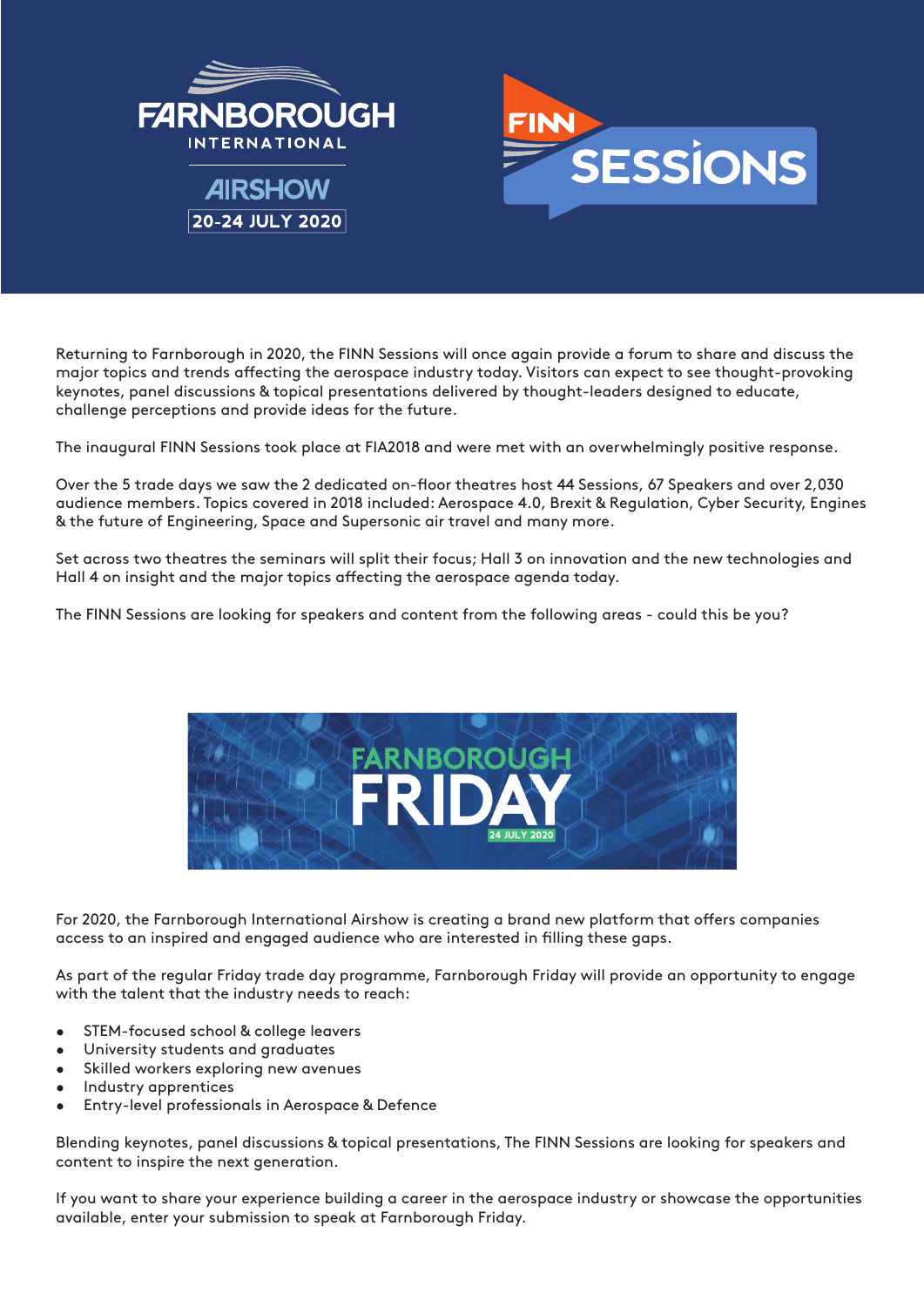- To submit your paper, please complete the submission form below and email it to susan@borehams.net
- Please ensure you SAVE this document before sending your submission.
- Deadlines for submissions is 9 December 2019.
- Sessions will run Monday to Friday with each one lasting no more than 60-minutes.
- You may submit multiple submissions for consideration.
- All submissions will be reviewed and applicants informed by WC 13 January 2020.
- Please do NOT provide website links as part of your submission.



## **SUBMISSION GUIDELINES**

| <b>Author Name:</b>                                                      | <b>Job Title:</b>                          |
|--------------------------------------------------------------------------|--------------------------------------------|
|                                                                          |                                            |
| <b>Organisation:</b>                                                     |                                            |
|                                                                          |                                            |
| Email:                                                                   |                                            |
|                                                                          |                                            |
|                                                                          |                                            |
| <b>Tel No:</b>                                                           | <b>Tel No:</b>                             |
|                                                                          |                                            |
| Please select the session under which you wish to present this abstract: |                                            |
| Advances in air travel incl. urban air                                   | Drone & Anti-drone technologies            |
| Aerospace 4.0 / manufacturing                                            | Effects of Brexit across the industry      |
| technologies<br>Air cargo / Air Freight                                  | Finance / funding & R&D<br>Import / Export |
| Airlines incl. interiors and passenger                                   | <b>Regulation</b>                          |
| experience<br><b>Big Data / Big Brother</b>                              | Rotary / VTOL<br>Space & space exploration |